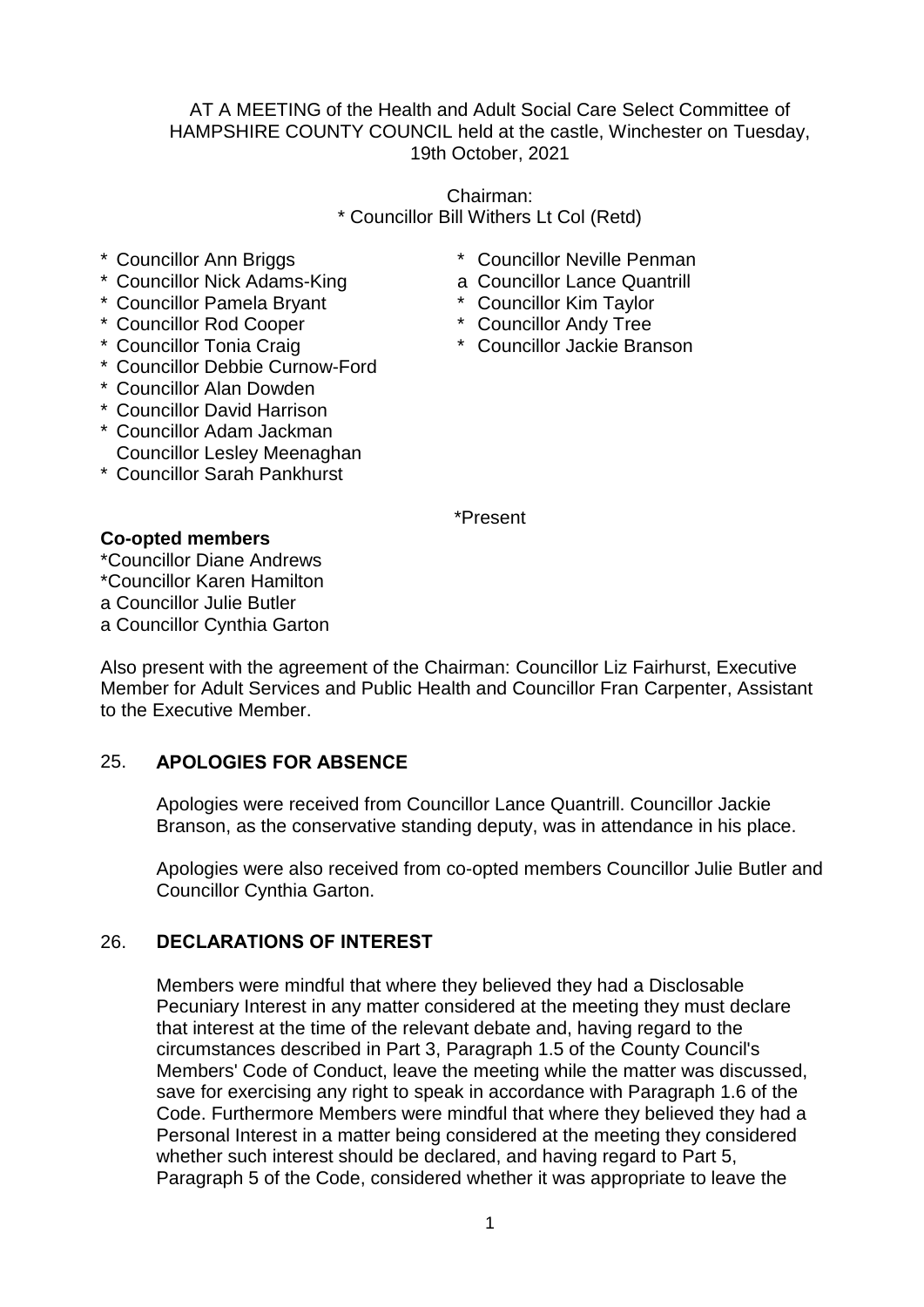meeting whilst the matter was discussed, save for exercising any right to speak in accordance with the Code.

No declarations were made.

## 27. **MINUTES OF PREVIOUS MEETING**

The Minutes of the meeting of the Health and Adult Social Care Select Committee (HASC) held on 21 September 2021 were confirmed as a correct record and signed by the Chairman.

### 28. **DEPUTATIONS**

The Committee received three deputations relating to Item 6 on the agenda, the Stage 2 Independent Investigation Report on Southern Health NHS Foundation Trust.

Teresa Skelton gave a statement expressing dissatisfaction with the treatment of an unnamed individual by Southern Health and the lack of action taken in response to complaints raised about the situation.

Geoff Hill gave a statement giving the view that insufficient action had been taken by Southern Health in response to the various complaints and investigations of complaints that had taken place. He suggested that the Committee should seek the views of the Hampshire County Councillor appointed as a governor on Southern Health NHS Foundation Trust.

Maureen Rickman indicated that she was one of the bereaved families involved in the cases investigated by the Independent Review. However, the process was not satisfactory. She felt the Terms of Reference of the Stage 1 Independent Review were not honoured. The Stage 2 review focus moved away from the individual cases and the families withdrew from the process. She wanted the deaths to be independently investigated and assurance that the same mistakes wouldn't be repeated.

### 29. **CHAIRMAN'S ANNOUNCEMENTS**

The Chairman highlighted that members had been sent an email on 13 October 2021 regarding the temporary closure of care homes.

The Chairman noted that a covid update had not been included on this agenda as an update had been given at the recent member briefing held on 15 October 2021.

### 30. **ISSUES RELATING TO THE PLANNING, PROVISION AND/OR OPERATION OF HEALTH SERVICES**

The Committee considered a briefing note from Southern Health NHS Foundation Trust regarding the Stage 2 Independent Investigation Report into the Trust conducted by Mr Nigel Pascoe QC published in September 2021 (see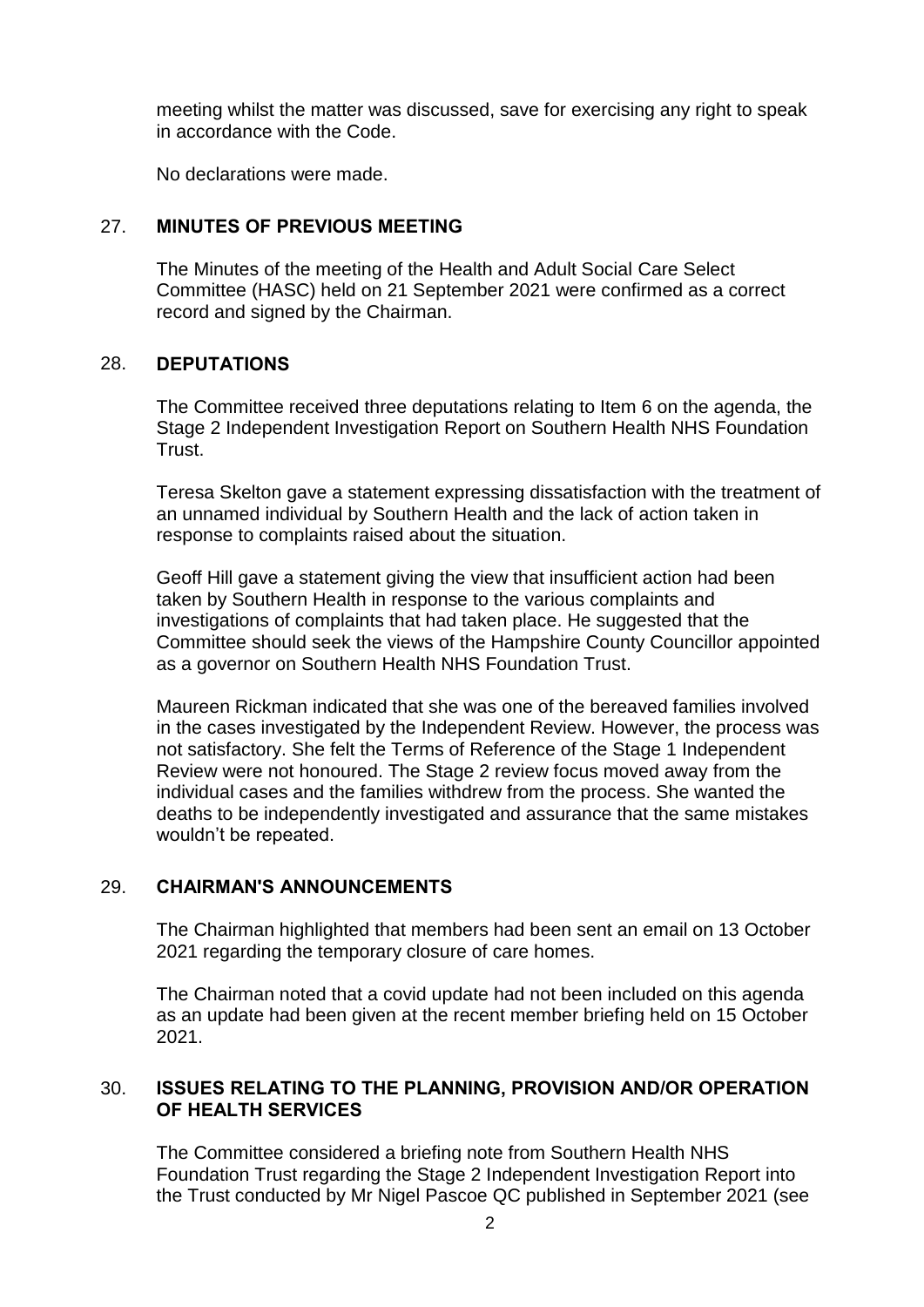Item 6 in the Minute Book). An extract of the independent investigation report including the Executive Summary and Recommendations was appended. The report considered the circumstances of the deaths of five people in the care of the Trust between 2011 and 2015, the internal and external investigations of those deaths and the steps recommended or taken to prevent their reoccurrence. Stage 2 focused on where the Trust had got to and where it should be, with a view to future reform and improvement.

The Chief Executive of Southern Health NHS Foundation Trust reported that the Trust accepted the recommendations made in the Independent Review reports from Stage 1 and Stage 2 and had apologised for the failings identified, including apologising unreservedly to the bereaved families affected. He reported that the Trust was developing an Action Plan to respond to the recommendations made in the Independent Review reports that would be going to the Trust Board at the end of November 2021.

Members thanked the deputations for their comments on this topic. Members requested clarification of the role of the committee in relation to this situation. The Chairman agreed to seek legal advice on this point. The Chairman agreed to circulate the report from the Stage 1 review to Committee Members.

Members noted that there was a breakdown in trust between the bereaved families and Southern Health NHS Foundation Trust and that further work was required to help the families achieve closure over the tragic circumstances they had experienced. Members suggested good practice be sought from other examples of public investigations involving bereaved families such as Grenfell.

Members felt that it wasn't clear what the families wanted to achieve. Members wanted to invite NHS England & Improvement to a future meeting to explore the allegation that the Terms of Reference for the Review were not followed through. Members were interested in what monitoring of the implementation of actions would be in place, to provide assurance that similar situations would not happen again.

#### RESOLVED:

- 1. The HASC request Southern Health NHS Foundation Trust attend the meeting in January 2022 to present their action plan, setting out how they will respond to the recommendations from Stage 1 and Stage 2 of the Pascoe Review. That the report that comes to the committee in January take account of the concerns raised by members at this meeting.
- 2. The remit of the HASC in relation to this topic be set out as part of the documents provided for this meeting.
- 3. NHS England and Improvement are invited to attend this meeting.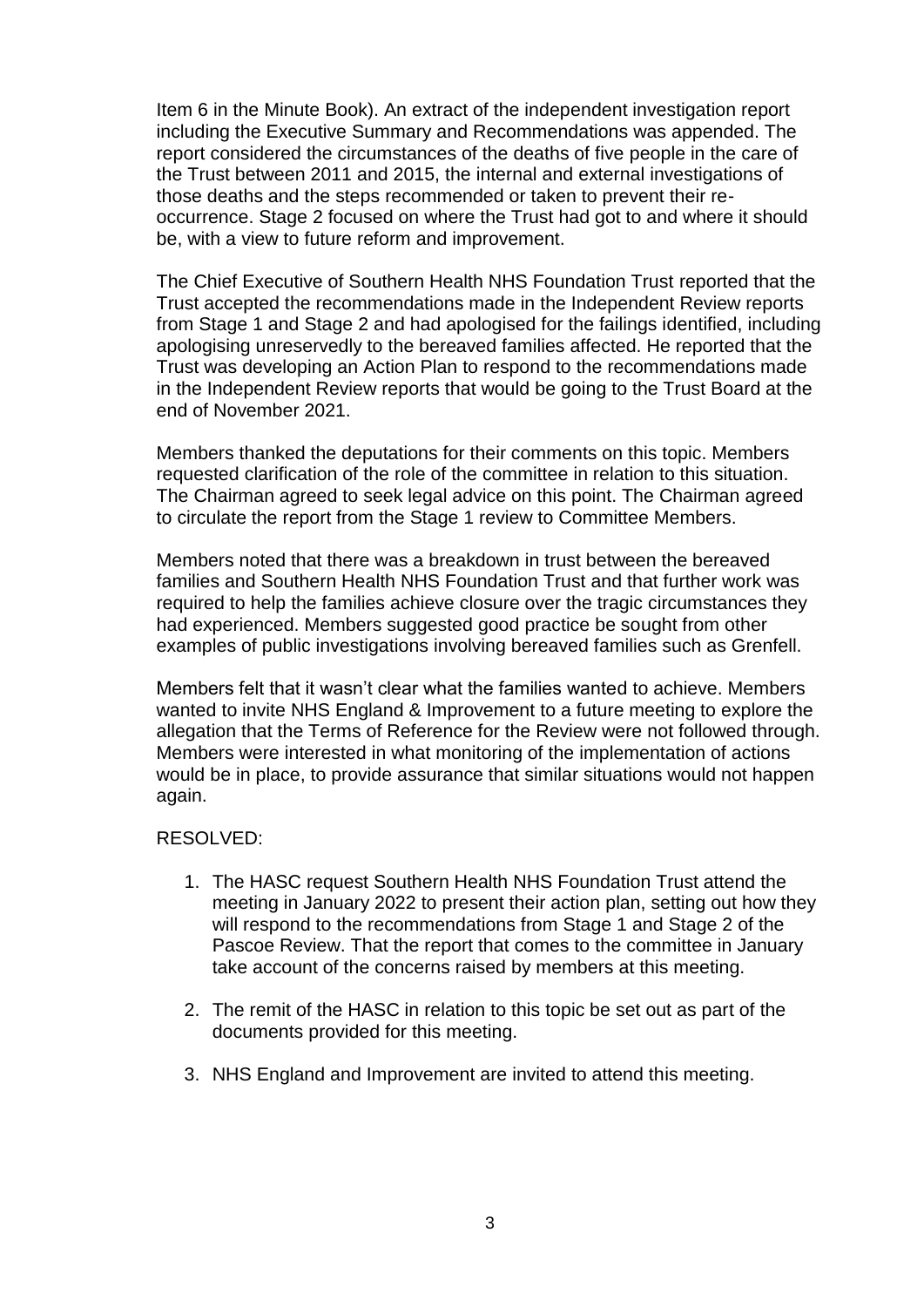### 31. **PUBLIC HEALTH: OUTCOME OF THE TRANSFORMATION TO 2021 PUBLIC CONSULTATION**

The Committee received a report and supporting presentation from the Director of Public Health regarding proposals to make revenue budget savings in a number of public health services (see Item 7 in the Minute Book).

It was noted that the Committee had established a Working Group to consider these proposals in further detail. The Chairman of the Working Group Councillor Briggs gave a statement summarising the findings of the Working Group, as laid out in the Working Group report appended to the report.

Members thanked the Working Group and were supportive of their recommendations. Members asked questions and commented on the proposals.

#### RESOLVED:

That the Health and Adult Social Care Select Committee supports the recommendations being proposed to the Executive Member of Adult Services and Public Health.

### 32. **WORKING GROUP PROPOSAL**

The Committee considered a report of the Director of Adults' Health and Care regarding the suggestion that the Committee initiate a Working Group to review the proposals for the future of both the Demand Management and Prevention Grants and Social Inclusion Services, as part of the wider SP23 savings programme (see Item 8 in the Minute Book).

The Chairman indicated that he would liaise with the opposition spokespeople on the Committee regarding the membership of the Working Group.

#### RESOLVED:

To initiate a Working Group to review proposals for the future of both the Demand Management and Prevention Grants and Social Inclusion Services, as part of the wider SP23 savings programme, as per the Terms of Reference attached to the report.

#### 33. **WORK PROGRAMME**

The Chief Executive's representative presented the Committee's work programme (see Item 9 in the Minute Book).

Councillor Craig expressed concerns about the impact of GP surgeries merging.

Councillor Tree requested a further update on the Whitehill and Bordon Health Hub before the end of the year.